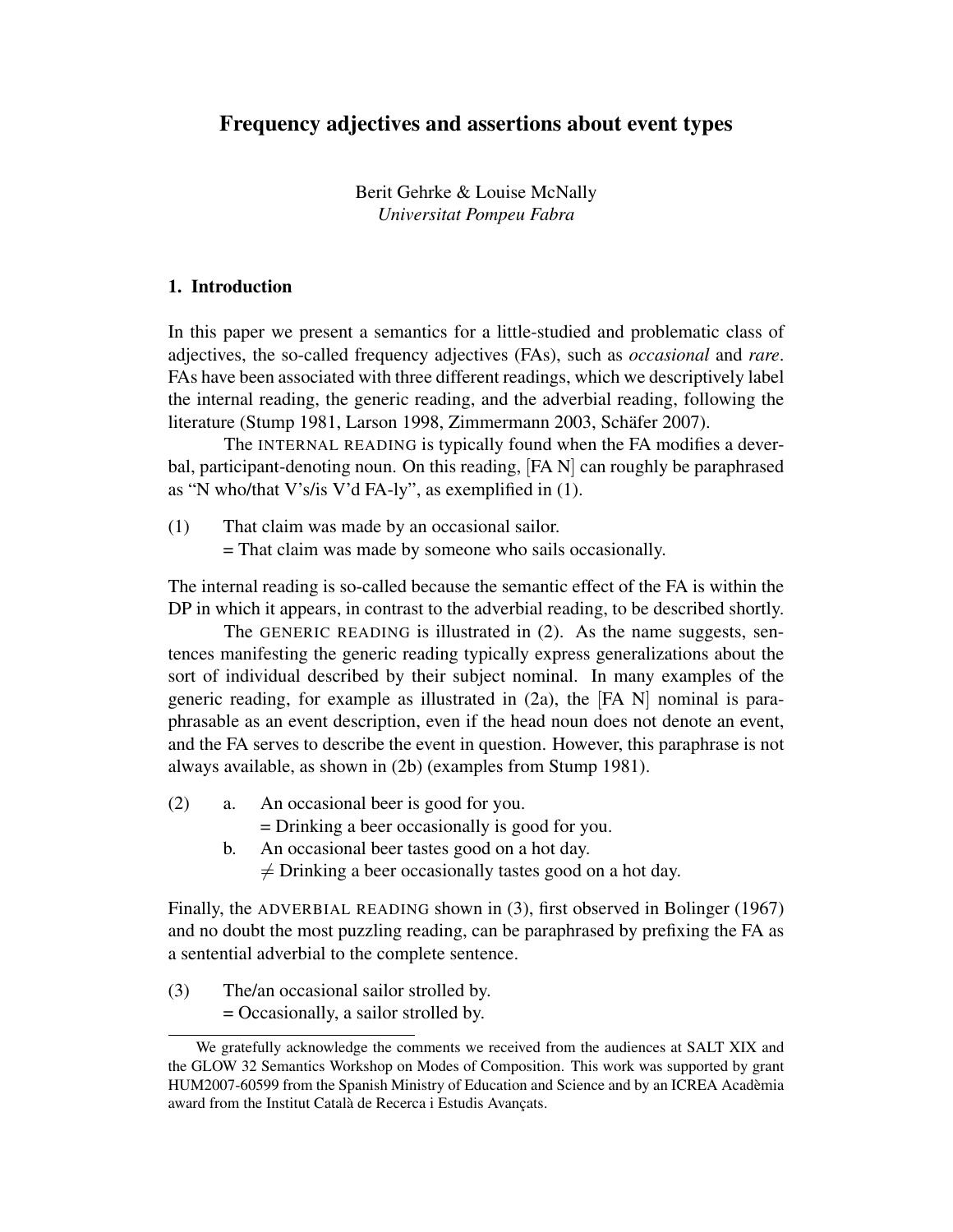This reading thus contrasts sharply with the other readings insofar as the FA seems to scope outside of the nominal it occurs in. No such interpretation is possible for the FA on the internal reading, as mentioned above, nor for the generic reading.

The above examples pose two sorts of semantic composition problems. First, we must account for the seeming ability of the FA in (3) to escape from within the DP and take sentence level scope, given that DPs are typically scope islands. Second, we must account for the fact that FAs, which intuitively characterize events, combine not only with nouns that directly describe events (such as agentive nouns like *sailor* in (1)) or involve indirect reference to events (such as deverbal nouns like *destruction* and non-derived nouns referring to something like an event, e.g. *trip*), but also with nouns that do not make reference to an event by themselves, such as *beer* in (2). Since these problems do not appear with the internal reading, this paper will mainly focus on the generic and the adverbial readings.

In addition, an adequate analysis of the semantics of FAs faces the challenge of accounting for these different readings while maintaining a unified semantics for the adjective and avoiding ad hoc assumptions about its syntax. Specifically, we want to account for the adverbial reading without treating the FA as a determiner on that reading, as proposed in Stump (1981), Larson (1998), and Zimmermann  $(2003)$ . To do so, we will take as a starting point Schäfer  $(2007)$ , the analysis that comes closest to meeting this challenge, point out its problems, and argue that these problems can be solved if sentences like (3) are treated as assertions about *event types*, rather than *event tokens*, as is usually assumed on event semantic analyses.

The paper is structured as follows. After presenting the data in more detail, we outline two previous types of accounts: the determiner analysis of the adverbial reading (Stump 1981, Larson 1998, Zimmermann 2003), and Schäfer's (2007) unified analysis of the generic and adverbial readings, and the problems they face. We then present our own proposal and its advantages and conclude with some unresolved issues and general comments.

## 2. Additional data

We have two goals in presenting additional details concerning the data. The first is to bring together the major observations about FAs that have been made in previous works and to add some of our own; we consider such a review useful considering the small literature on FAs and the fact that previous authors have not always agreed as to what these facts are. The second, and more important goal, is to make clear why we think the data do not immediately call for a special analysis of the adverbial reading but rather are compatible with a unified approach to the semantics of FAs.

### *2.1. Lexically-related restrictions on the readings of FAs*

The availability of the different readings for FAs is sensitive to three different factors which we mention briefly here, though we must leave a detailed analysis of their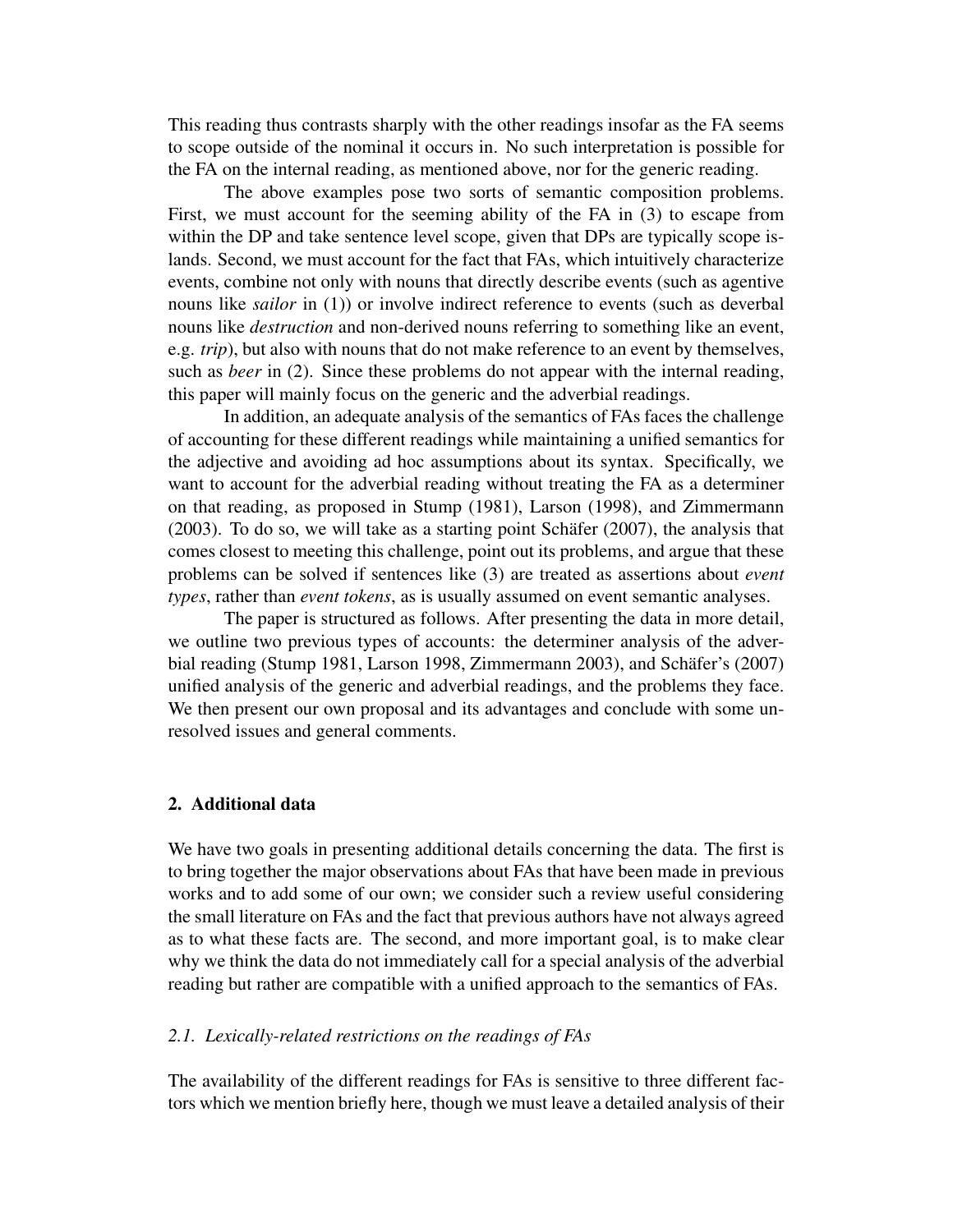influence for future research. The first factor has to do with the specific semantics of the FA. FAs can be subclassified along two parameters. One is whether the FA specifies a fixed periodicity, such as *daily*, or a variant, contextually-determined periodicity, such as *occasional*. Within this latter group, we must distinguish those specifying relative frequency (e.g. *frequent*) from those specifying relative infrequency (e.g. *occasional*). The second factor is the semantics of the modified noun. FAs combine with three different types of nouns, namely eventuality-denoting nouns, such as *visit*, *swimming*, *discussion*, participant-denoting nouns, such as *recipient*, *sailor*, *employee*, and other nouns, such as *beer*, *car*, *chair*. Throughout the paper, we will use the terms EVENT NOUNS, PARTICIPANT NOUNS, and SORTAL NOUNS, respectively, to refer to these classes. Finally, the third factor is the semantics of the predicate to which the nominal containing the FA appears as an argument.

The restrictions that we and others have identified on the various readings of FAs include the following. First, only participant nouns yield THE INTERNAL READING (Schäfer 2007) (4a,b).

- (4) a. A frequent sailor won the regatta. = one who sails frequently
	- b. A frequent recipient of awards took the Rotary Club prize again. = one who frequently receives awards
	- c. A frequent visit  $\neq$  a particular visit which happens frequently
	- d. A frequent letter  $\neq$  a particular letter which Vs/is V'd frequently

On the internal reading the nominal describes an individual whose identity is stable across the events that support the applicability of the FA. This is why this reading is blocked with event nouns unless those nouns can be understood as describing types of events – whose identity is stable across token events –, as in (5).

(5) The Linguistics faculty meeting is a frequent meeting.

Furthermore, the FA describes the frequency with which the nominal description holds of the individual it describes. This fact makes the internal reading pragmatically implausible for sortal nouns.

A second restriction is related to THE GENERIC READING. All kinds of FA-noun combinations can yield the generic reading, if the NP is an argument to a generic predicate (in the sense of Carlson 1977); consider (6).

- (6) a. A yearly / an occasional / a frequent check-up is essential.
	- b. A yearly / an occasional / a frequent visitor is great to have.
	- c. A daily / an occasional / a frequent cup of coffee is good for you.

With stage-level predicates, on the other hand, the FA is not or at least is not obviously generically interpreted, as (7) shows.

- (7) a. ??An occasional cup of coffee has left a stain on the table. *(Stump 1981)*
	- b. The Premier Division-based Scotland side were only beaten, in fact, by a goal of almost tragic proportions, conceded when an infrequent error was characteristically punished by Riedle. *(from the BNC)*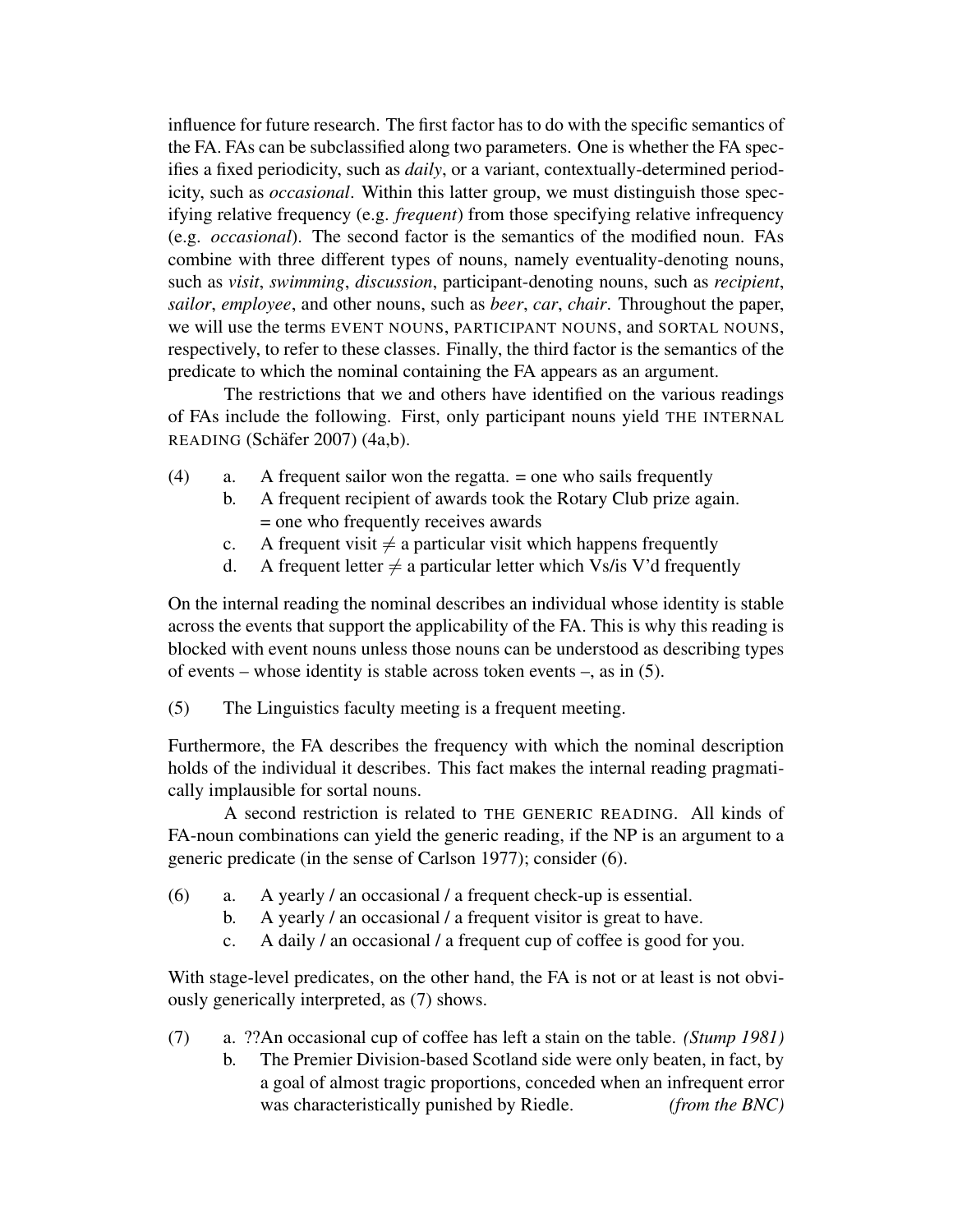There are two standard approaches to indefinite generics. Arguably the more common approach is to assume that the indefinite lacks its own quantificational force, and that it gets this force by ending up in the restriction of a generic operator contributed by e.g. tense (see for example Heim 1982). Another, much less popular approach, advocated in e.g. Müller-Reichau  $(2006)$  is to treat the indefinite as denoting a kind or an existential quantifier over kinds, extending Carlson's (1977) analysis of bare plurals.<sup>1</sup> Observe that in order to get the right interpretation for the sentences in (6), some version of the latter option seems inevitable, since generic quantification does not yield the right results, either with generic quantificat! ion over objects (8a) or over events (8b).

- (8) a. (Gen *x*: *x* is a cup of coffee and you occasionally drink *x*)[*x* is good for you]
	- b. (Gen  $e$ :  $e$  is a cup-of-coffee-drinking and  $e$  is occasional)[ $e$  is good for you]

Generic quantification over objects in (8a) cannot be right since a token cup of coffee cannot be drunk more than once. Generic quantification over events in (8b), on the other hand, will not work because a token event cannot be occasional.

A sketch of a logical representation involving generic quantification that might work if we could get the details right is given in (9).

(9) (Gen *x*: *x* realizes the "cup of coffee drunk occasionally" kind)[*x* is good for you]

However, since it is not at all obvious how to get those details right, we opt instead for the kind approach in our account, since it yields the right readings directly.

Finally, there are various restrictions on the availability of THE ADVERBIAL READING. For starters, only event nouns systematically yield the adverbial reading with the three kinds of adjectives (10).

(10) The group held a weekly / an occasional / a frequent discussion session.

With non-event nouns the picture is more complicated. Although Zimmermann (2003) (following Larson 1998) claims, contra Stump (1981), that the adverbial reading is only possible with *in*frequency adjectives (*occasional*, *infrequent*, *rare*, and *odd*), our intuitions coincide with Stump's (see also Moltmann 1997, Schäfer 2007). However, it does seem to be the case that only relative infrequency adjectives systematically yield the adverbial reading with *singular* non-event nouns. To get the adverbial reading with relative frequency adjectives (e.g. *frequent*), a plural noun is needed  $(11)$ .

- (11) a. ??She wrote a frequent letter to her mother.
	- b. She wrote frequent letters to her mother.

<sup>&</sup>lt;sup>1</sup>One motivation for such an analysis is the acceptability of indefinite kind terms which do not refer to subkinds in examples like *This morning Fred invented a pumpkin crusher*, an example attributed to Bart Geurts.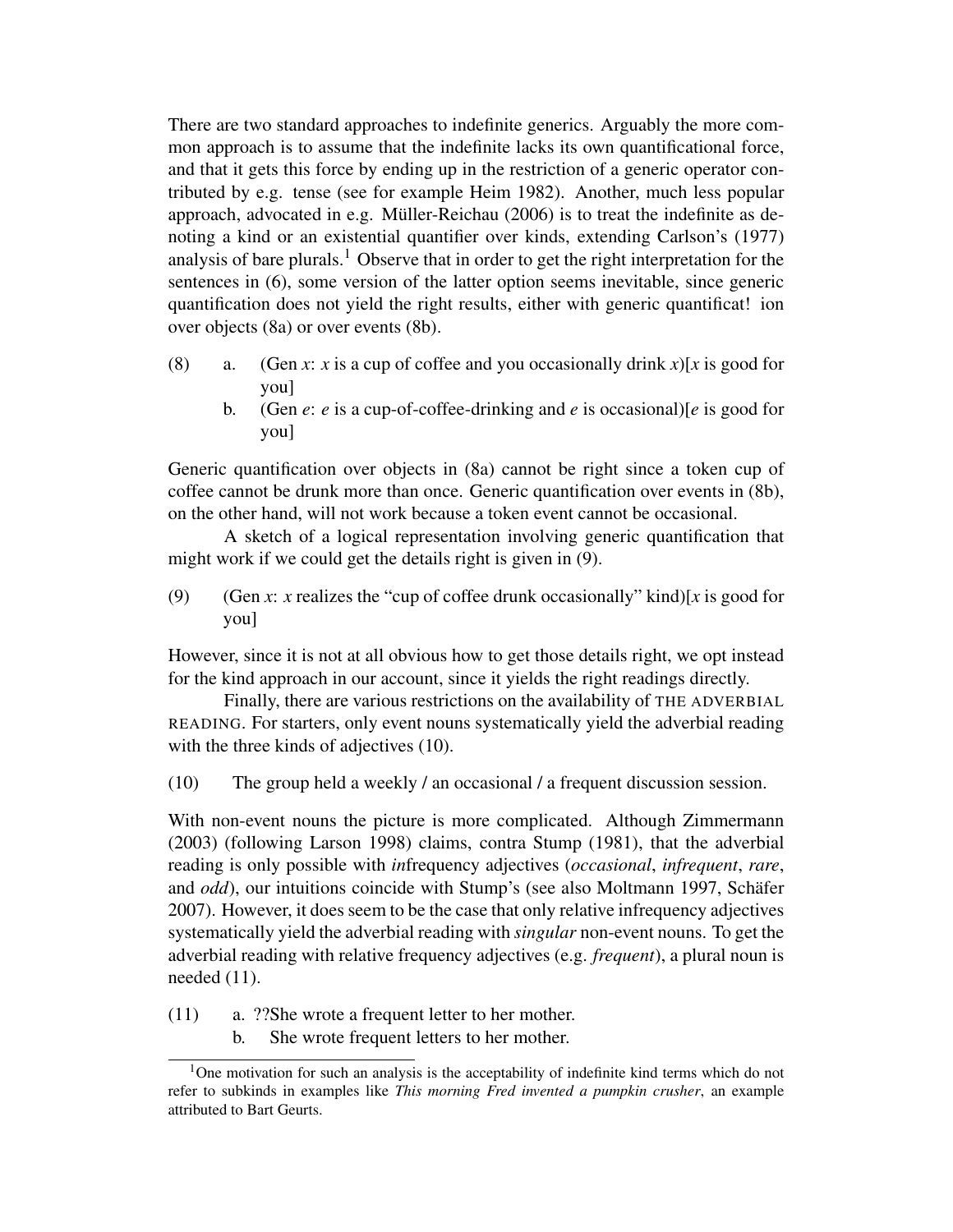= Frequently, she wrote letters to her mother.

- c. ??She baked a frequent batch of cookies.
- d. She baked frequent batches of cookies.
	- = Frequently, she baked batches of cookies.

With both fixed frequency and relative frequency adjectives, the adverbial reading is subject to additional, poorly understood restrictions. One example of an additional restriction is given in (12). Though further data collection is necessary, the contrast between (11) and (12) and some additional examples we have collected suggests that when an FA other than *occasional* modifies a sortal noun, the adverbial reading is possible only if the noun is a complement to a verb of creation.

- (12) a. They saw a daily train on their way to school.
	- $\neq$  Every day they saw a train on their way to school.
	- b. ??They saw frequent trains on their way to school.
	- c. ??They read frequent/daily books.

These data raise the question whether the number difference calls for a different treatment of the adverbial reading with the two kinds of variant FAs. Larson (1998) and Zimmermann  $(2003)$  think so, but we, like Schäfer  $(2007)$ , are not convinced. Furthermore, we have to ask whether the contrasts between event nouns and the other nouns call for the adverbial reading with the latter to be dealt with in a different way. Stump (1981) treated them uniformly, whereas Zimmermann (2003) assumes they are different. We will follow Stump on this point.

We now turn to another sort of restriction on the use of FAs.

## *2.2. Determiner-related restrictions on the readings of FAs*

There are also restrictions with respect to the determiner that can appear with FAnoun combinations on the generic and adverbial readings. In this respect these readings contrast with the internal reading, which is available with all kinds of determiners; see (13).

(13) A/Some/One/That/Each frequent sailor I know owns his own boat.

Specifically, both the generic and the adverbial reading are only possible with the (in)definite articles and semantically bleached possessives as illustrated in (14) and (15), respectively.

- (14) a. An/the/your occasional beer is good for you.
	- b. ??Each occasional beer is good for you.
	- c. ??Two occasional beers are good for you.
- (15) a. We saw an/the/your occasional car on the road.
	- b. ??We saw each occasional car on the road.
	- c. ??We saw two/many occasional cars on the road.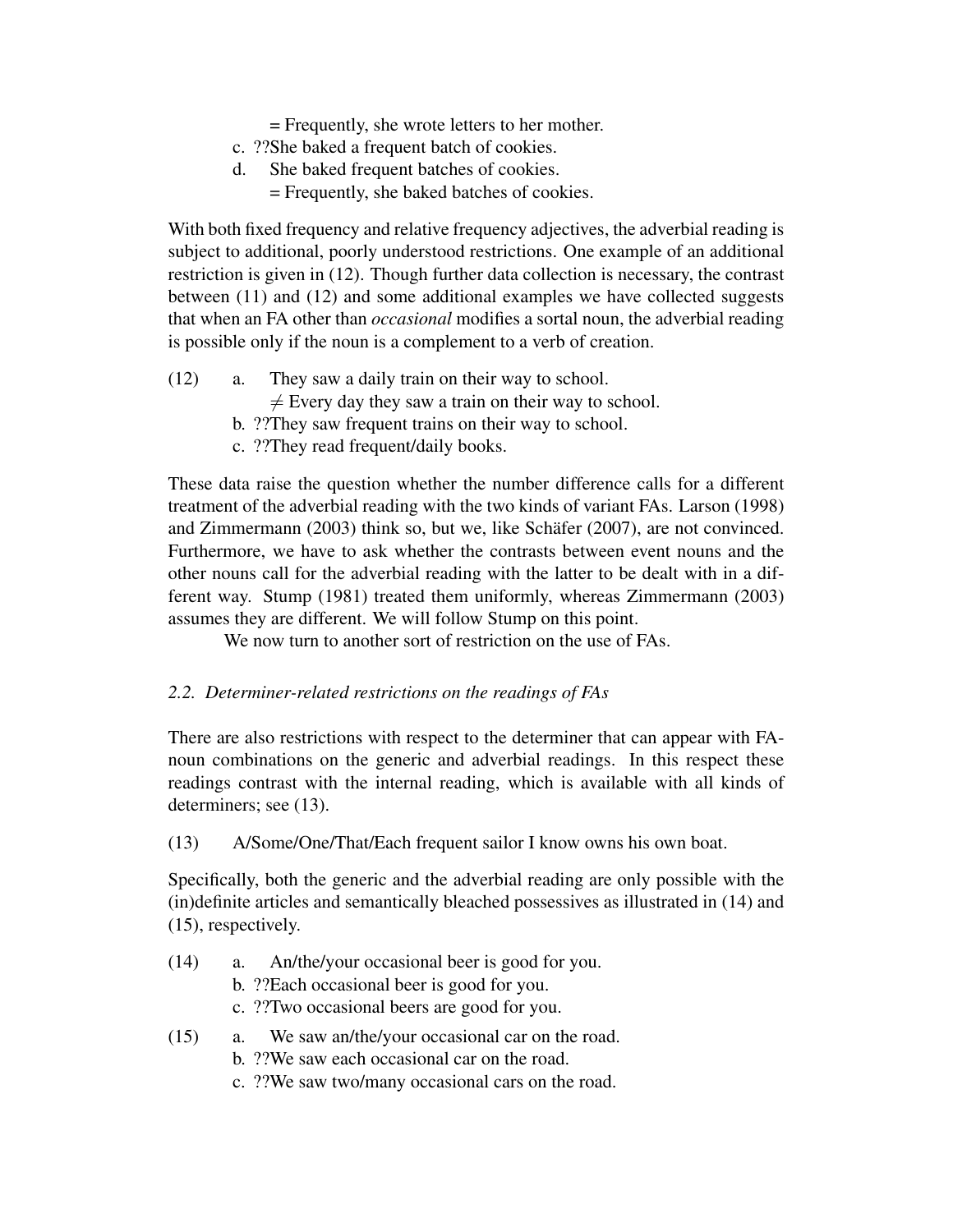Although Stump (1981) disagrees on this point, claiming instead that the generic reading allows a full variety of determiners, upon closer inspection his examples (which include (16a)) turn out to differ in an important way from those in (13).

- (16) a. No daily news program can match this one.
	- b. Every daily cup of coffee is good for you.

Specifically, while the quantification in (13) is over token sailors, (16b), to the extent that it is acceptable, only can be interpreted as quantifying universally over kinds of cups of coffee, not over token cups. In our research we have found examples like this one to be more representative than those resembling (16a). In the case of (16a), *daily news program* is a well-established expression for a particular kind of program, and we would therefore argue that the compositional semantics for *daily news program* is no longer transparent in the way that the semantics of *daily cup of coffee* is. The fact that an unrestricted range of determiners is possible only when quantifying over kinds, while in other cases only the (in)definite articles and bleached possessives are possible, strongly suggests that the FA on the generic and adverbial readings is part of a DP that necessarily denotes a kind or a quantifier over kinds. If this ! were not the case, we would expect DPs such as the subject of (16b) to be able to denote quantifiers over token cups of coffee. This finding resonates with the observations made above concerning the analysis of the genericity in  $(6)$ and plays an important role in motivating the analysis we develop below, on which FAs will serve as modifiers of kind descriptions but not of token-entity descriptions.

To conclude this section, though the facts are complex, the differences between the generic and adverbial readings are smaller than previously claimed, removing one possible argument for giving the adverbial reading a separate analysis. Moreover, we have seen some reasons for positing that nominals containing FAs on both the generic and adverbial readings must denote descriptions of kinds, rather than descriptions of token entities, again an argument for pursuing a unified analysis of these readings.

### 3. Previous analyses of FAs

There have been two previous approaches to FAs, and to the adverbial reading in particular: the "determiner" analysis (Stump 1981, Larson 1998, Zimmermann 2003), on which the adverbial reading is given a separate syntactic and semantic treatment from the internal and generic readings; and the unified analysis of all three readings, exemplified in Schäfer  $(2007)$ . We will begin with the determiner analysis, with the goal of showing (1) that the arguments for a special treatment of the adverbial reading are not convincing, and (2) that there are facts that the determiner analyses cannot account for.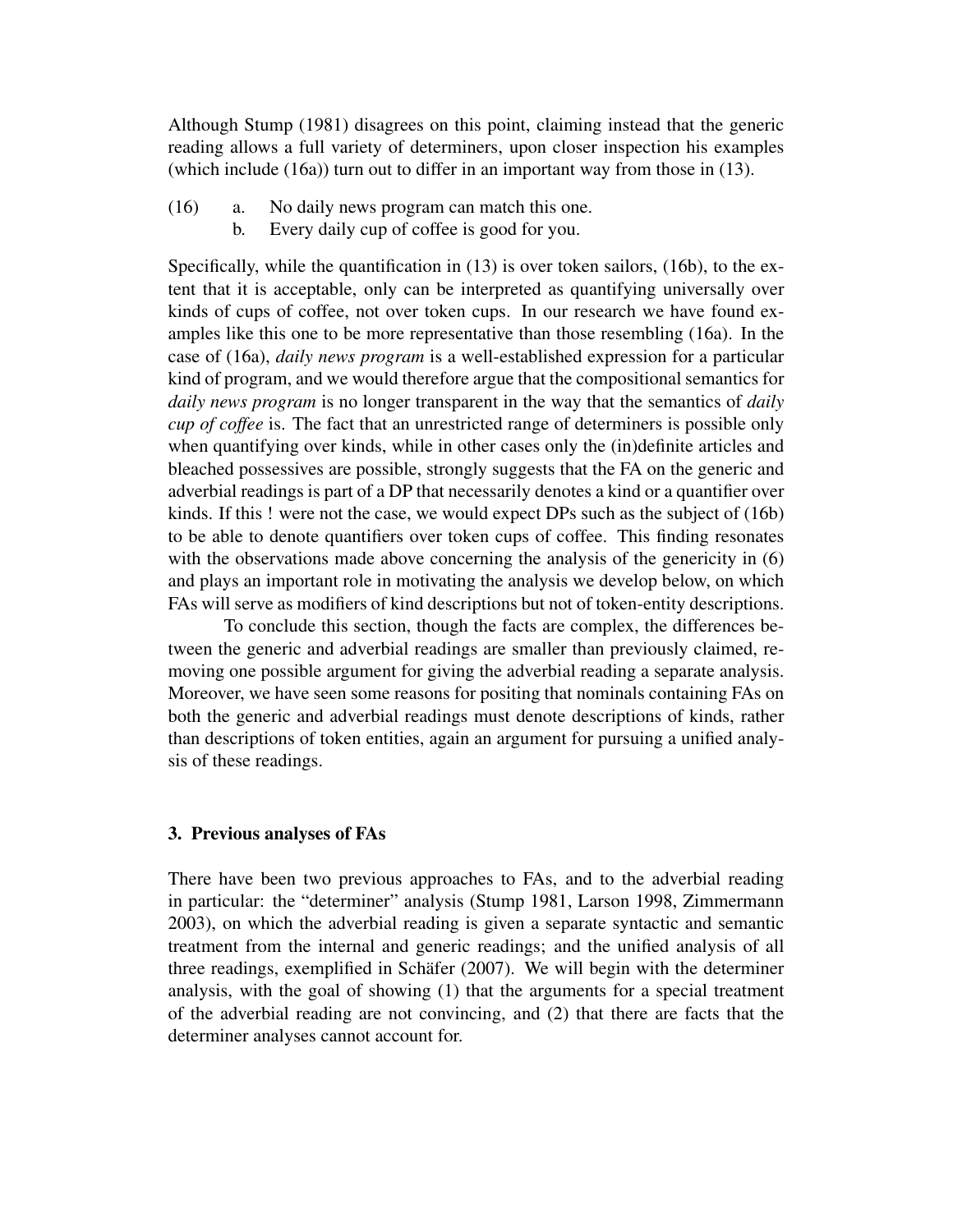### *3.1. The determiner analysis of the adverbial reading*

To illustrate the determiner analysis, we take Zimmermann (2003) (who closely follows Larson 1998) as representative. Zimmermann proposes that the adverbial reading results when the FA syntactically incorporates into the determiner, which forms with it a complex pluractional quantifier INFREQ over event-individual pairs. His proposed syntax and semantics for the resulting complex determiner for a sentence like (17) is provided in  $(18)<sup>2</sup>$ 

- (17) An/the occasional sailor strolled by.
- (18) a. *Syntax (Zimmermann 2003: 271, minor details modified)*:  $\left[ \text{IP}[\text{QP}[Q \text{ the}/\text{an}+\text{occasional}_1] \right] \left[ \text{NP } t_1 \text{ sailor} \right] \left[ 2 \left[ \text{VP } t_2 \text{ strolled by} \right] \right]$ 
	- b. *Semantics (Zimmermann 2003: 272, notation slightly modified)*:
		- (i)  $[an/the \text{ occasional}] \Rightarrow [INFRED\langle e, x \rangle]$
		- (ii)  $[INFREQ\langle e, x \rangle] =$  $\lambda Q\lambda S.\exists \langle e, x \rangle$ [part-of(*e*, *e*∗)∧*Q*(*x*)]  $[S(e,x) \wedge \forall \langle e', x' \rangle, \langle e'', x'' \rangle [S(e',x') \wedge S(e'', x'') \wedge Q(x') \wedge Q(x'')]$  $[(e' = e'') \vee (e' \neq e'' \wedge \exists t [between(t, \tau(e'), \tau(e''))])]]$ (where  $e* = a$  contextually given event,  $\tau(e) =$  the temporal trace of *e*)

A complete semantic representation for (17) is given in (19a); (19b) provides an informal paraphrase (Zimmermann 2003: 273).

- (19) a.  $\exists \langle e, x \rangle$ [part-of( $e, e \ast$ ) $\land$  sailor(*x*)]  $[\textbf{stroll\_by}(x, e) \wedge \forall \langle e', x' \rangle, \langle e'', x'' \rangle [\textbf{stroll\_by}(e', x') \wedge \textbf{stroll\_by}(e'', x'') \wedge$  $\mathbf{sallor}(x') \wedge \mathbf{sallor}(x'')$ ]  $[(e' = e'') \vee (e' \neq e'' \wedge \exists t [\text{between}(t, \tau(e'), \tau(e''))])]]$ 
	- b. There are some pairs  $\langle e, x \rangle$ , where *e* is a part of a contextually given event *e*∗, and *x* a sailor, such that *e* is a strolling-by of *x*, and any two strolling-by events of a sailor occur at separate points in time.

This analysis correctly predicts that on the adverbial reading the FA scopes over the variable corresponding to the nominal (and, indeed, over the entire sentence). It also accounts for the fact that only *a*, *the*, and bleached possessives combine with FAs on the adverbial reading: Zimmermann proposes that these determiners lack semantic content, and that complex quantifier formation is only possible if the determiner lacks such content. Finally, it accounts for various kinds of "unadjectival" behavior of FAs that were identified in Stump (1981) and which played a role in motivating his version of the determiner analysis. We now turn to this latter behavior with the goal of showing that, in fact, that behavior does *not* call for a determiner analysis of FAs.

<sup>&</sup>lt;sup>2</sup>The "**between**" condition in the analysis is intended to guarantee that the events making the sentence true are distributed over time and not clumped together.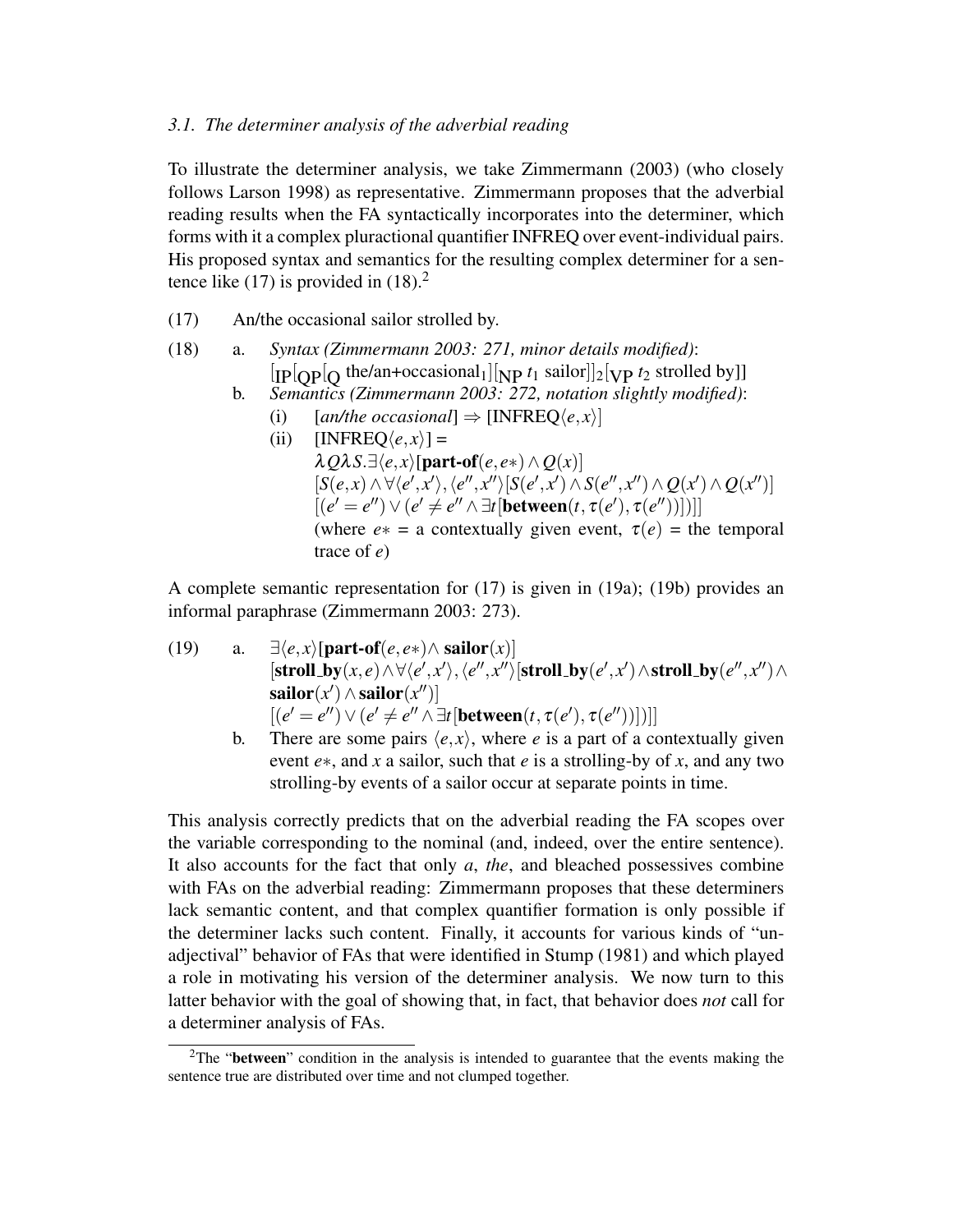# *3.1.1. The putative un-adjectival nature of FAs*

The first un-adjectival property identified by Stump (1981) is that the FA on the adverbial reading must appear external to other adjectives. If it appears closer to the head than other adjectival material, as in (20a), only the internal reading is possible; (20a) lacks the adverbial reading found in (20b).

(20) a. A well-dressed occasional sailor strolled by. *(Stump 1981: 248)* b.  $\neq$  An occasional well-dressed sailor strolled by.

However, there are other adjectives, such as *other*, which have to appear external to other adjectival expressions, as (21) shows.

(21) \*Two well-dressed other sailors strolled by.

Nevertheless, this restriction has not motivated a determiner analysis of other or similarly behaving adjectives.

A second un-adjectival property Stump identifies is the failure of the FA to conjoin with other adjectives; see (22).

(22) \*An occasional and well-dressed sailor strolled by. *(Stump 1981: 249)*

However, this is not always the case. (23) shows that with event nouns, such coordinations are attested.

(23) There are occasions when, because of outside atmospheric conditions, an occasional and brief down draft will occur within the chimney and fire box... *(http://www.patentstorm.us/patents/6298844/description.html)*

Though the reader might argue that (23) is not a valid counterexample because it involves an event noun, and there might be significant differences in the interpretation of FAs with event vs. non-event nouns, the reader should also observe that (23) is a clear example of the adverbial reading: it can be paraphrased as "Occasionally, a brief down draft will occur within the chimney and fire box...." This fact suggests that it must be possible for the FA to provide the illusion of wide scope while still functioning as an adjective; and if that is so for event nouns, we might be optimistic that it is the case for other kinds of nouns as well.

A third argument put forward by Stump for the claim that FAs are not proper adjectives is that they cannot appear in the antecedent of a common noun anaphor, as shown in (24).

- (24) a. John saw an occasional sailor, and Bill saw one, too. *(Stump 1981: 248)*
	- b.  $\neq$  Occasionally John saw a sailor, and occasionally Bill saw one, too.

However, once again this is not a good reason to claim that FAs are not proper adjectives, since other indisputable adjectives, such as *different*, manifest similar behavior, as (25) illustrates.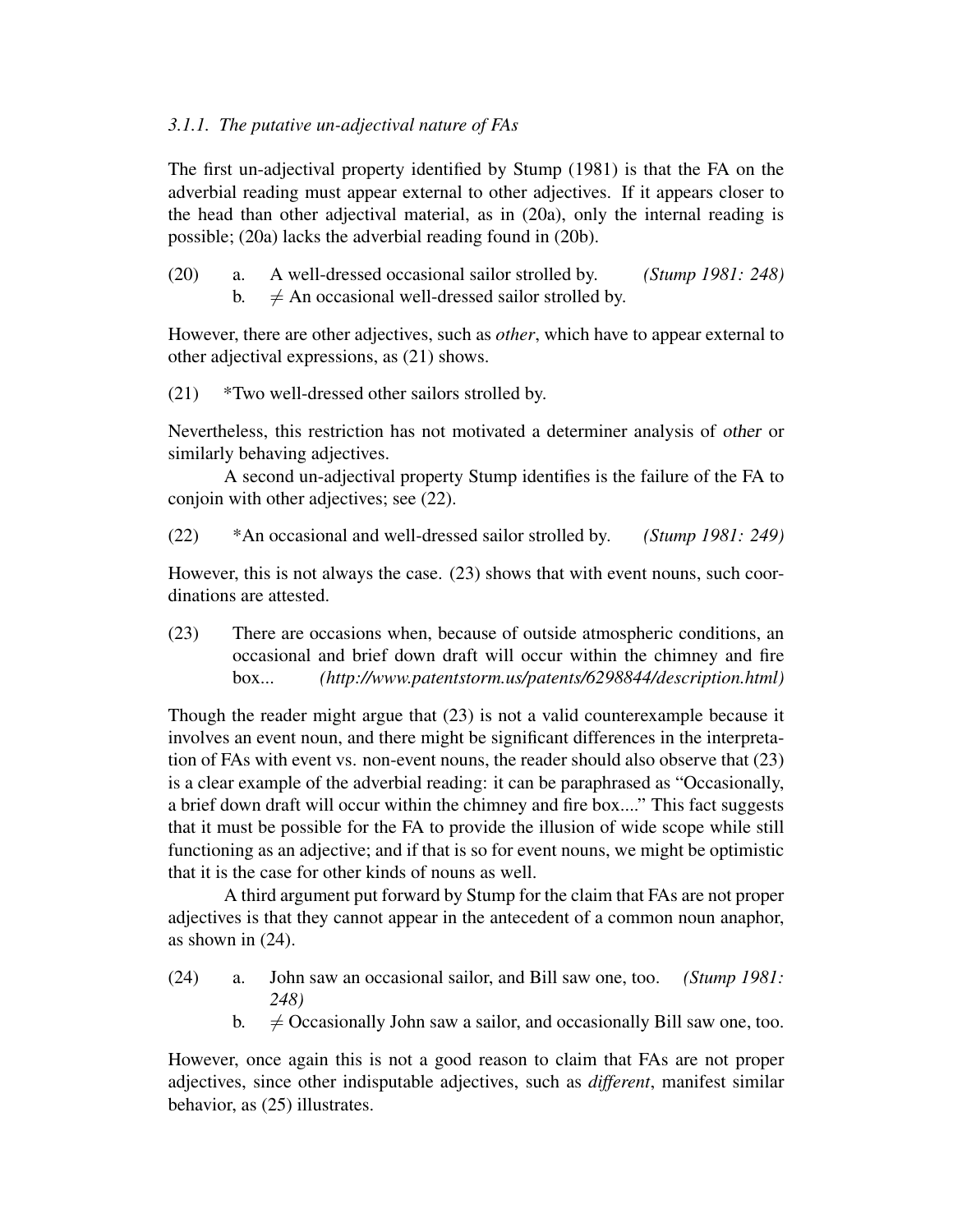- (25) a. ?A well-dressed different sailor strolled by.
	- b. A different and well-dressed sailor strolled by. [cf. (23)]
	- c. Mary saw a sailor. John saw a different sailor, and Bill saw one ( $\neq$  a different sailor), too.

To conclude, while the data show that FAs on the adverbial reading are different from adjectives that express typical properties of individuals (such as physical properties), there are other clear examples of adjectives that manifest the same behavior that FAs do on the adverbial reading. We therefore conclude that these facts do not force a determiner analysis of FAs.

# *3.1.2. Problems for the determiner analysis*

Beyond the facts in (20)-(24), which we have just shown not to be convincing motivation, there is no independent motivation for the determiner-like syntax and semantics for FAs. Moreover, there are problems for the determiner analysis. For example, it is not obvious how to extend the semantics in (18-b) to the other readings. In addition, there is no trigger for the movement of the FA in (18-a) that licenses the adverbial reading. A third problem is that if the FA is interpreted as a quantifier, it is not clear why it must be accompanied by a real determiner, as shown by the the ungrammaticality of (26).

(26) \*Occasional sailor strolled by.

Finally, the determiner analysis makes some incorrect predictions concerning scope. For example, there is no non-stipulative account for the failure of the FA to scope over the main verb in examples like (27), whose only interpretation is that in (27b).

- (27) a. Idling beside the propped-open kitchen window he registers the occasional car swishing past, three stories below. *(from the BNC)*
	- $b. = He$  registers the cars that swish past, which they do occasionally.

Zimmermann discusses similar cases in German and argues that they do not involve INFREQ because of independently motivated restrictions on quantifier raising (QR) from object position in German. However, this explanation cannot be plausibly extended to English because such restrictions on QR are not motivated for English. Yet this use of *occasional* greatly resembles the adverbial reading, scope notwithstanding, and it would be desirable to account for it under the same analysis.

Since the determiner analysis poses more problems than it solves and, furthermore, since it does not provide a uniform account of FAs under all readings, we will not pursue it further and instead turn to another account in the literature.

# *3.2. A first attempt at a unified analysis: Schafer (2007) ¨*

The basic idea of Schäfer's (2007) account is that FAs on all three readings contribute the same core semantics, namely frequency quantification over events, al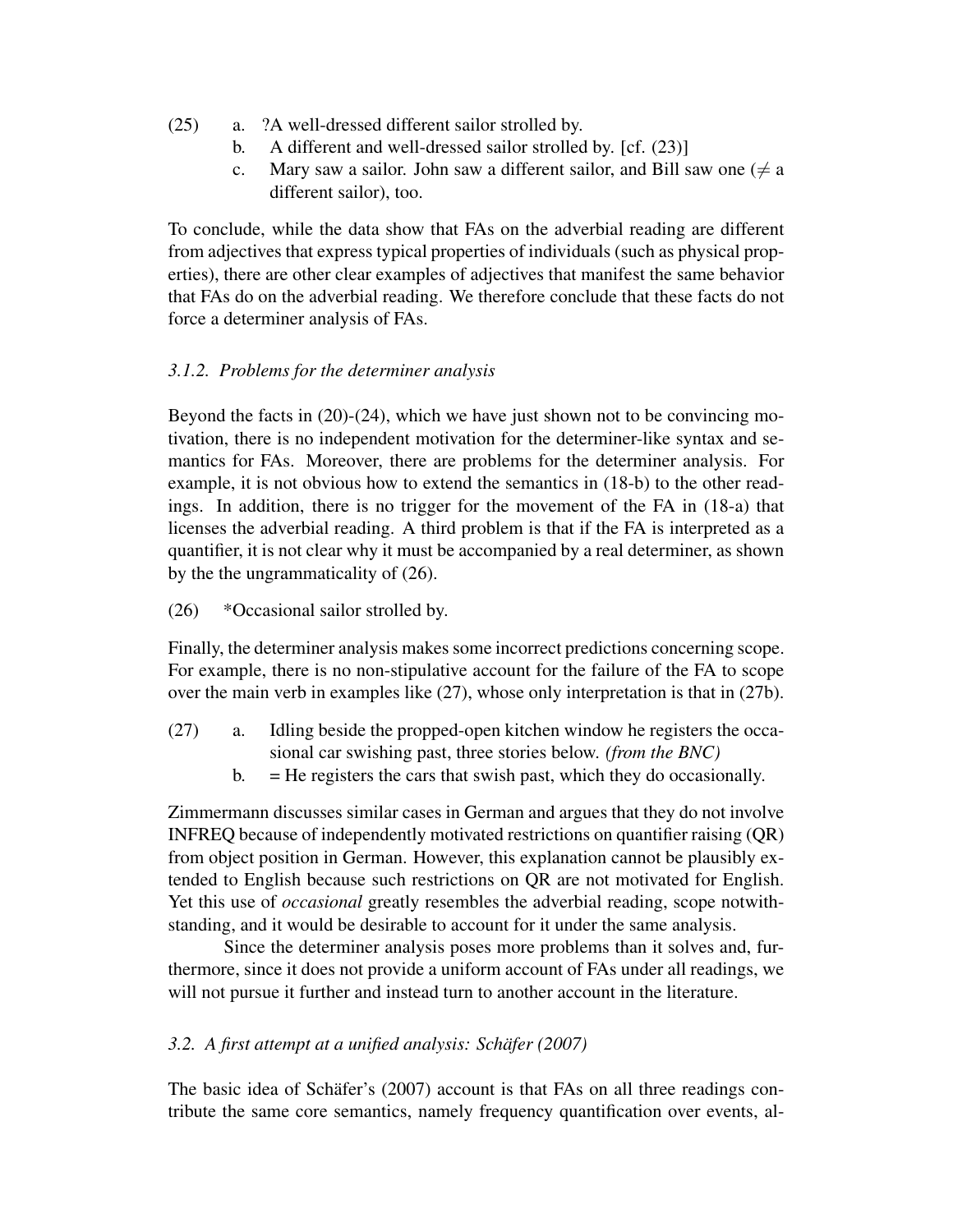though there are small variations in the compositional details. In the following, we discuss only the generic and adverbial readings.

Several key assumptions underly Schäfer's account. First, he assumes that there are event kinds, event individuals, and event stages in the ontology. Our account shares this assumption and in section 4 we will provide additional motivation for event kinds, in particular. Schäfer specifically proposes that FAs with event nominals on all three readings modify an event variable associated with that nominal. FAs with non-event nominals, on the other hand, are argued to involve coercion of the noun the FA modifies (e.g. *a cup of coffee*) so that it is interpreted as a contextually determined event description (e.g. *drinking a cup of coffee*). In the following notations, these and all other contextually valued variables are prefixed with ↑.

Schäfer's semantics for FAs builds on the idea that they introduce probability functions that determine the likelihood of there being a realization of a particular kind of event involving a particular kind of individual in a particular role for a particular interval which is checked for the realization of this proposition. The details are somewhat technical and not crucial to our discussion of his analysis, so we will present them here quickly and with little comment, referring the reader to his work for fuller explanation. All FAs are characterized in terms of a 4-place probability function  $p(e_k)(x_k)(\Theta)(i)$ , where  $e_k, x_k$ , and  $\Theta$  supply parameters for the proposition that there is a realization of an event kind  $e_k$  involving an individual kind  $x_k$  in role Θ, which he formulates as in (28).

$$
(28) \qquad \exists e_s. \exists x_s. \mathbf{R}(e_k)(e_s) \wedge \Theta(x_s)(e_s).
$$

The variable *i* in the probability function is the "checking interval" for this proposition, which can either be fixed, for fixed periodicity FAs (e.g. daily for *daily*), or determined pragmatically, for FAs of variant periodicity, as calculated by an additional function i, defined in (29).

(29) i $(e_k)(x_k)(\Theta) =_{def}$  the prototypical checking interval for event kind  $e_k$ , with object kind  $x_k$  in role  $\Theta$  (abbreviated below as **I**, with parameters assumed to be supplied)

The value of  $p(e_k)(x_k)(\Theta)(i)$  is a probability range  $[m,n]$ . It will be low for FAs like *occasionally* (specifically, Schäfer suggests 30-60%, or [.3, .6]), high for those like *frequent*, and approximating certainty (e.g. [.98,1]) for FAs expressing a fixed periodicity, like *daily*.

### *3.2.1. The generic and adverbial readings*

With this background, we now turn to Schäfer's analysis of the generic and adverbials readings.<sup>3</sup> Schäfer proposes that, under the generic reading, an FA like  $occa$ -

<sup>3</sup>Though space precludes discussing the internal reading, for completeness we reproduce his analysis of *occasional walker* (Schäfer 2007: 563) in (i), in slightly simplified notation. Note that in order for this analysis to work, Schäfer assumes a "bracketing paradox" to allow the FA to modify the verb root directly in *walker*. Also note that the FA is subscripted to distinguish its translation on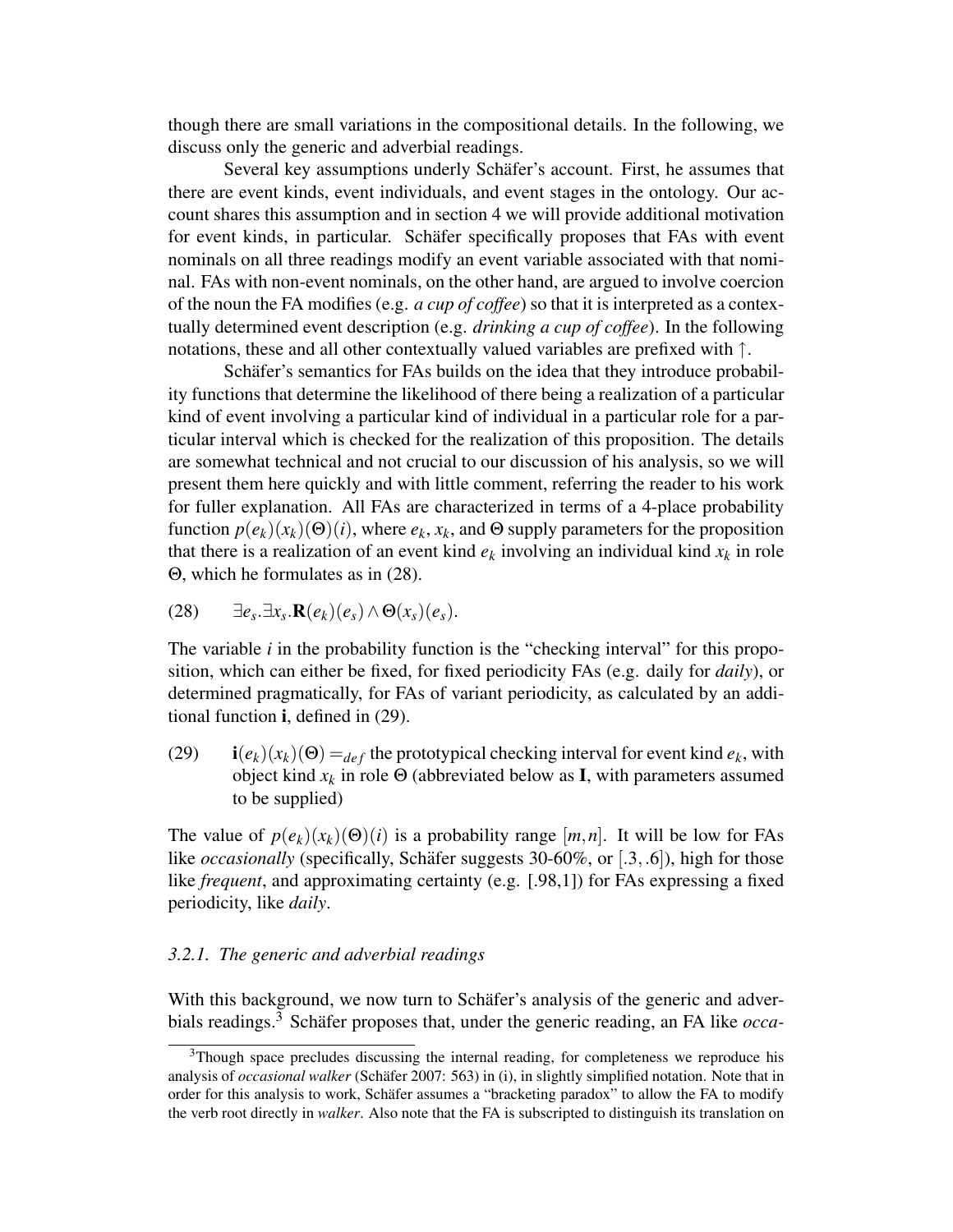*sional* introduces an event kind variable and an event kind description ↑*E*, which effectively coerces the nominal containing the FA into a description of a kind of event with a low frequency of realization (Schäfer 2007: 564). In the example in (30b) this event kind would be a drinking or other action involving a cup of coffee.

 $(30)$  a. *occasional*<sub>2</sub>:  $\lambda P \lambda e_k \exists x_k \cdot \uparrow E(e_k) \wedge P(x_k) \wedge p(e_k)(x_k)(\uparrow \Theta)(\mathbf{I}) = [.3, .6]$ b. *occasional*<sup>2</sup> *cup of coffee*:  $\lambda e_k \cdot \exists x_k \cdot \upharpoonright E(e_k) \wedge \text{cup of\_cofree}(x_k) \wedge p(e_k)(x_k)(\uparrow \Theta)(\mathbf{I}) = [.3, .6]$ 

For the adverbial reading, Schäfer switches the binding of the event kind and individual kind variables, so that the resulting nominal denotes a description of an individual kind rather than an event kind; the latter is existentially quantified over. When this nominal is combined with the main verb, stages of the individual kind are going to be involved in stages of the event kind with the relevant probability of realization frequency (Schäfer 2007: 564f.). However, what will this event kind  $\hat{\tau}E(e_k)$ in which the sailor stages in  $(31b)$  occasionally participate actually be? Schäfer observes that something must guarantee that  $\uparrow E(e_k)$  be identified with the description contributed by the main verb. That is, for (3), it must be an instance of the kind of sailors who occasionally stroll by that serves as the subject and not, for example, the kind of sailors who occasionally take a swim.

(31) a. *occasionally*:  
\n
$$
\lambda P \lambda x_k. \exists e_k. \uparrow E(e_k) \land P(x_k) \land p(e_k)(x_k)(\uparrow \Theta)(\mathbf{I}) = [.3, .6]
$$
\nb. *occasionally salior*:  
\n
$$
\lambda x_k. \exists e_k. \uparrow E(e_k) \land \textbf{sallor}(x_k) \land p(e_k)(x_k)(\uparrow \Theta)(\mathbf{I}) = [.3, .6]
$$

However, Schäfer does not propose any specific mechanism to guarantee this identification between  $\uparrow E(e_k)$  and the main verb description, nor does he compute the semantics for a full DP or sentence containing (32b).

## *3.2.2. Pros and cons of the analysis*

One advantage of Schäfer's analysis is that it does not postulate any unmotivated syntactic category or movement for the FA; rather, it makes use of a standard semantics for the adjective as property of properties. However, his account also faces various problems. First, the semantics for the FA is not entirely unified: on the

- (i) a.  $walk \Rightarrow \lambda e_k \text{.walk}(e_k)$ 
	- b.  $occasional_1 \Rightarrow \lambda E.\lambda e_k.E(e_k) \wedge p(e_k)(\uparrow x_k)(\Theta)(I) = [.3, .6]$
	- c.  $[occasional_1 [walk]]: \lambda e_k \text{.walk}(e_k) \wedge p(e_k)(\uparrow x_k)(\Theta)(\mathbf{I}) = [.3, .6]$
	- d.  $-er \Rightarrow \lambda E.\lambda x.\exists e_k.E(e) \wedge \textbf{agent}(x,e_k)$
	- e.  $[occasional_1 [walk]er] : (\lambda E.\lambda y. \exists e_k.E(e_k) \land agent(y, e_k))$  $(\lambda e_k \cdot \textbf{walk}(e_k \land p(e_k)(\uparrow x_k)(\uparrow \Theta)(\mathbf{I}) = [.3, .6])$  $= \lambda y. \exists e_k \mathbf{.walk}(e_k) \land p(e_k)(\uparrow x_k)(\uparrow \Theta)(\mathbf{I}) = [.3, .6] \land \mathbf{agent}(y, e_k)$

the internal reading from its translation on the other readings; see the text for additional comments.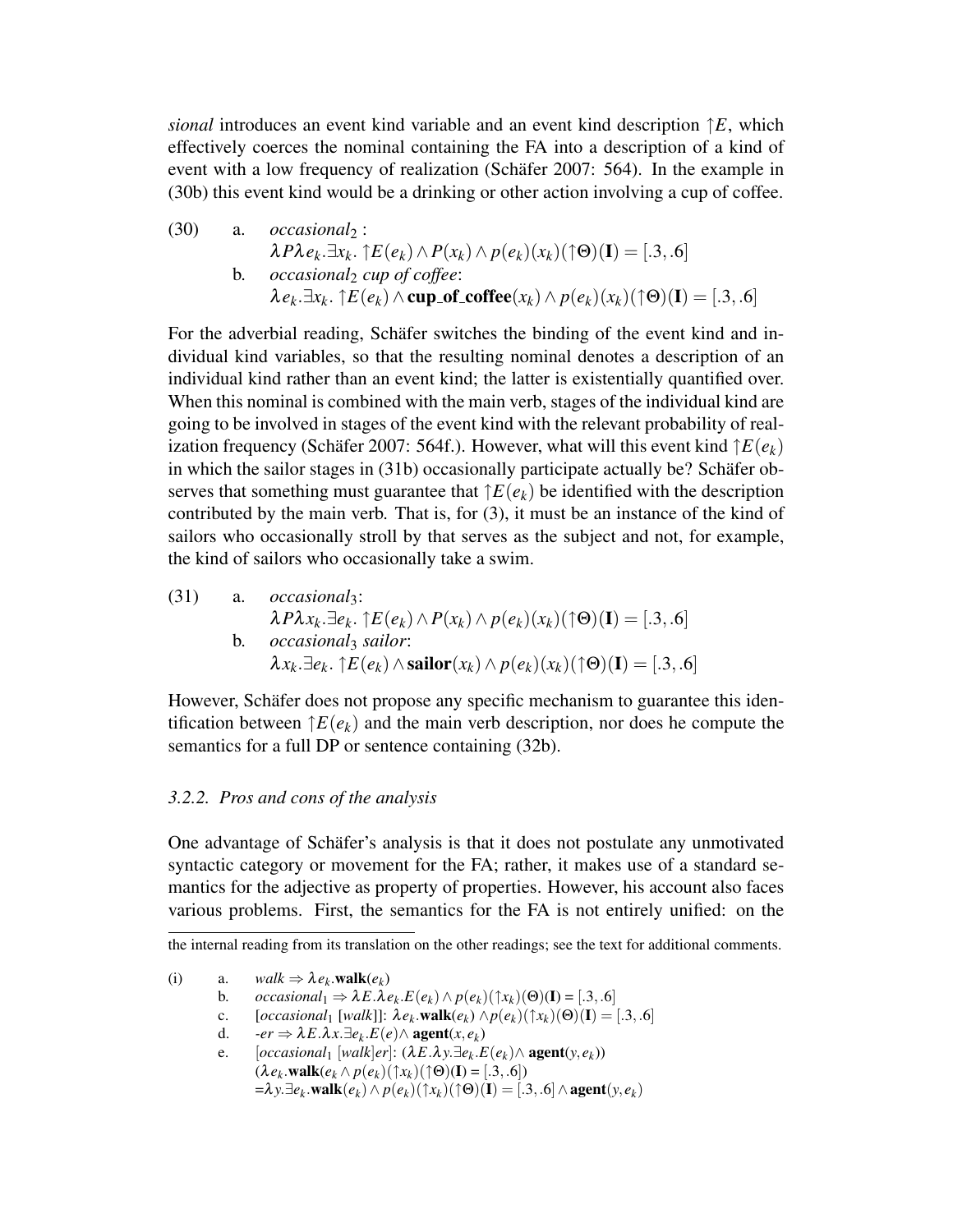generic reading it denotes a function from properties of individuals to properties of *event kinds*, while on the adverbial reading it denotes a function from properties of individuals to properties of *individual kinds*. Second, it is not clear that a probabilistic semantics will guarantee the appropriate number of event realizations: this semantics only guarantees that there is a certain probability of such realizations existing. Third, it is not clear why  $\uparrow E$  should get its value from context on the generic reading but have to be identified with the main predicate description on the adverbial reading and, as mentioned, it! is not clear how to ensure the latter identification. Fourth, the analysis of the generic reading fails to account for one of the subcases of this reading mentioned at the beginning of the paper, namely the one on which the nominal does not denote an event description; recall (2-b), repeated in (32).

(32) An occasional cup of coffee tastes good.

Schafer's analysis, as it stands, incorrectly predicts that the sentence means that drinking a cup of coffee occasionally tastes good.

Finally, under the standard assumption that sentences introduce existential quantification over event tokens, Schäfer's analysis of the adverbial reading produces problematic results. To see why, we provide what we think would be the simplest and most uncontroversial derivation for the rest of (3) with the indefinite article, which, for illustration, we treat as an existential quantifier, though this is not crucial (see also below):

- (33) a. *occasional sailor*:  $\lambda x_k \exists e_k [\uparrow E(e_k) \land \textbf{sallor}(x_k) \land [p(e_k)(x_k)(\uparrow \Theta)(\mathbf{I}) =$  $[.3, .6]$ ]
	- b. *an occasional sailor*:  $\lambda P \exists x_k \exists e_k [ \uparrow E(e_k) \land \textbf{sallor}(x_k)]$  $\wedge$  [ $p(e_k)(x_k)(\uparrow \Theta)(\mathbf{I}) = [.3, .6]$ ]  $\wedge P(e, x_k)$ ] c. *strolled by*:  $\lambda x \exists e$ [**strolled\_by** $(e, x)$ ]
		- d. *An occasional sailor strolled by*:  $\exists x_k \exists e_k [\uparrow E(e_k) \land \textbf{sallor}(x_k) \land [p(e_k)(x_k)(\uparrow \Theta)(\mathbf{I}) = [.3, .6]]$  $\land$ ∃*e*.strolled\_by $(x_k, e)$ ]

Assume that  $\uparrow E$  is identified as "strolling by". The sentence will then assert that a token event of strolling by was performed by that kind of sailor who participates in strolling by events occasionally. But this is not equivalent to the adverbial reading or indeed any reading of the sentence.

Although Schäfer's analysis faces problems, the idea that event and individual kinds are involved is an important insight and will serve as a starting point for our own proposal, which we now present.

## 4. The proposal

We will follow Schafer in having the FA combine with a nominal that describes a kind, and also in giving the FA the function of imposing conditions on the re-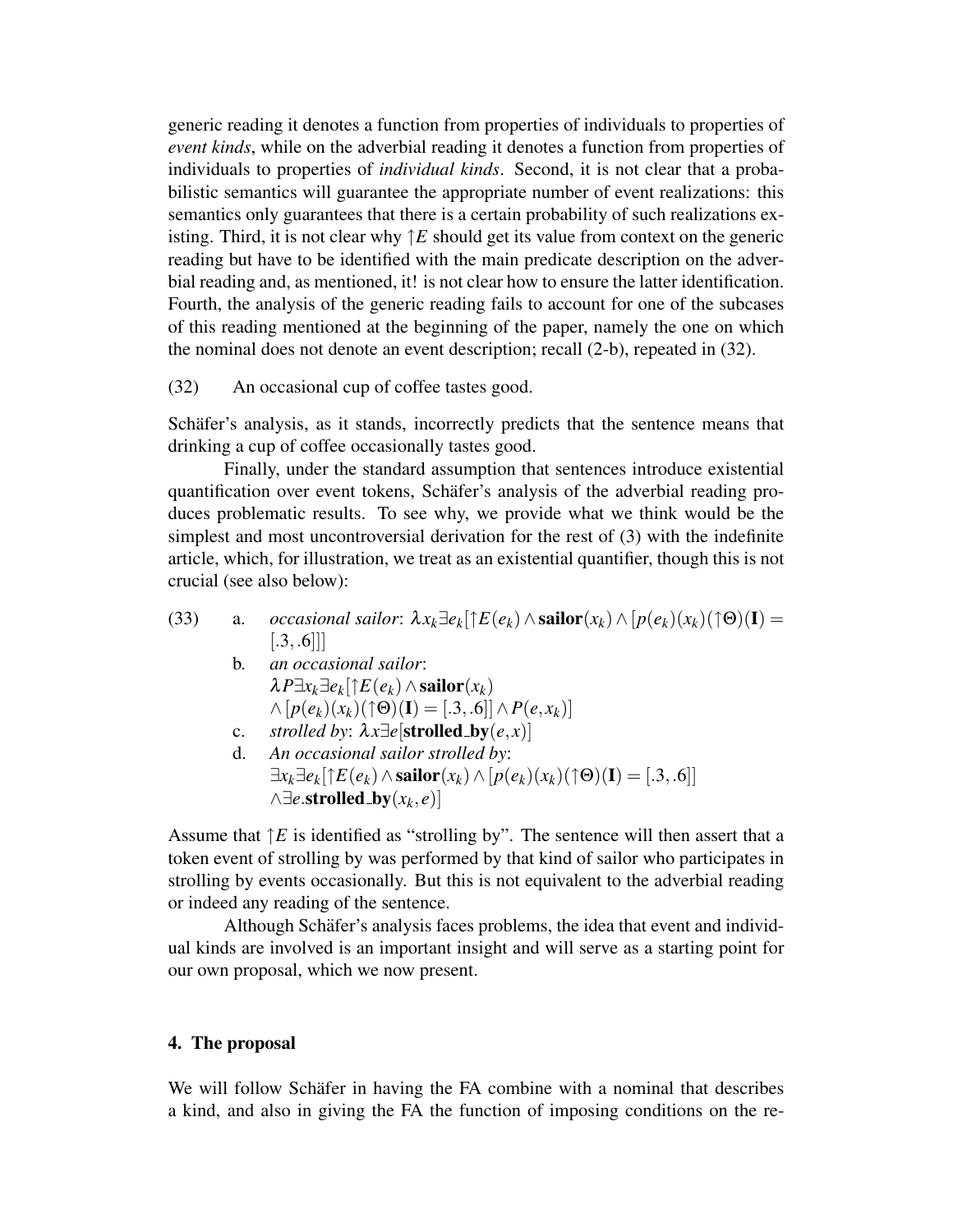alizations of the nominal kind, without making use of the problematic probability function. Our key innovation involves analyzing sentences like (2) and (3) as existential quantifications not over event *tokens* but rather over event *types* or *kinds* (for present purposes we use these latter terms interchangeably).

Event types are natural to expect if we assume that events form a subsort in our ontology of (token) individuals (Reichenbach 1947, Davidson 1967, Parsons 1990), that kinds or types form another subsort in that ontology (Carlson 1977), and that, as a rule, any token in the ontology should be the realization of some type in that ontology. In addition, our use of event types has an antecedent in e.g. the Situation Semantics notion of event type (Barwise and Perry 1983), though the formal details are quite different. Empirical arguments for event types as an ontological category have been made in e.g. Landman and Morzycki (2003) and Ginzburg (2005).

We further assume that nouns can systematically be interpreted as properties of kinds, in addition to denoting properties of token entities (see e.g. McNally and Boleda 2004, Müller-Reichau 2006: for defense of this idea) and that verbs likewise can denote relations involving event types, in addition to relations involving event tokens. Argument positions of predicates denoting properties of event types can be filled either by kind-level or token-level arguments, as illustrated in  $(34)$ <sup>4</sup>

(34) *strolled by*:  $\lambda x_{\alpha} \lambda e_{\alpha}$  [strolled by  $(e_{\alpha}, x_{\alpha})$ ], where  $\alpha$  ranges over both kinds and tokens.

In more familiar examples, the existence of a kind at some index *i* (specifying world, location and interval, for instance) simply depends on finding one token realization of that kind at *i*. The kinds described using FAs are crucially different: Their existence at an index *i* depends on not merely the existence of *one* token realization of the kind, but on the existence of *a set* of token realizations, possibly with additional properties - e.g., distribution with a certain spatial or temporal periodicity (see Stump 1981).

The translation we propose for *occasional* is given in (35a), which has the satisfaction conditions in (35b), where **distribution** is a function that yields the distribution of a set of individuals at a given index and *low* indicates that the value qualifies as low in the context.

(35) a. *occasional*: 
$$
\lambda P \lambda x_k [(\text{occasional}(P))(x_k)]
$$
  
b.  $\forall P, x_k, i [(\text{occasional}(P))(x_k) \text{ at } i \leftrightarrow [P(x_k) \land \text{distribution}(\{y : \mathbf{R}(y, x_k)\}, i) = d_{low}]]$ 

For the combination of the FA with a noun and a determiner, we treat the indefinite article in the spirit of Kamp (1981) or Heim (1982). We analyse the definite article as a maximality operator, yielding the unique maximally general kind described by the nominal. These assumptions yield the representations in (36).

<sup>&</sup>lt;sup>4</sup>In other words, we think it is as conceptually sound to talk of an event type involving Popeye as it is to talk of one involving sailors in general.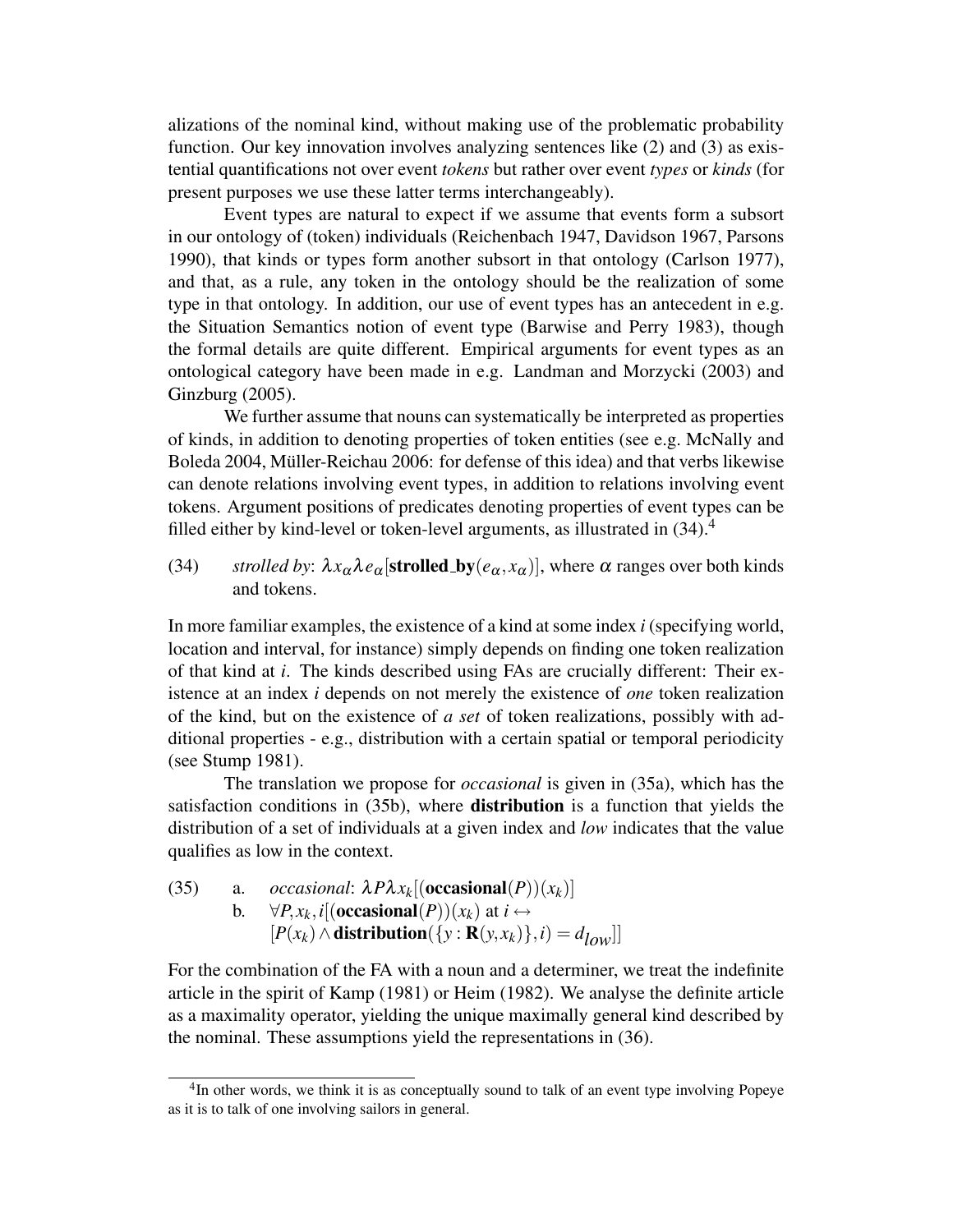(36) a. *an occasional N*: (**occasional**(N))( $x_k$ ) b. *the occasional N*:  $\textbf{MAX}_{X_k}[\textbf{(occasional(N)})(x_k)]$ 

The analysis of the adverbial reading with the indefinite nominal is represented in (37), where we assume that existential closure binds off all unbound individual and event variables.

(37) a. An occasional sailor strolled by. b.  $\exists x_k, e_k[(\textbf{occasional}(\textbf{sallor}))(x_k) \wedge \textbf{strolled\_by}(e_k, x_k)]$ 

The adverbial reading with the definite nominal is correspondingly as in (38).

(38) a. The occasional sailor strolled by. b.  $\exists e_k[\textbf{strolled\_by}(e_k, \textbf{MAX}x_k[(\textbf{occasional}(\textbf{sailor}))(x_k)])]$ 

What is of course of utmost importance here is the satisfaction conditions for these representations. While we will not assume that all kinds of predications over event types necessarily entail the existence of token events that realize the type, any assertion that an event type *exists* at an index *i* will entail the existence of at least one token event at *i* that supports the existence assertion. When the predicate describes an event in which token entities necessarily participate, this will entail the existence of individual token entities corresponding to any kinds in the logical representation for the event type, as in (39a) (where *P* is restricted to ranging over just these kinds of predicates); if the event kind involves an individual kind whose realization requires a set of individuals, as in the case of sentences containing FAs, it is natural to expect that the realization of the event kind will depend on the existence of sets of event tokens; see (39b) (we assume  $x_k$  to range over the just those kinds realized by sets of tokens).

(39) a. 
$$
\forall e_k, x_k, P, i[P(e_k, x_k) \text{ at } i \leftrightarrow \exists e, x[\mathbf{R}(e, e_k) \land \mathbf{R}(x, x_k) \land P(e, x) \text{ at } i]]
$$
  
\nb.  $\forall e_k, x_k, P, X, i[X = \{x : \mathbf{R}(x, x_k) \text{ at } i\} \rightarrow [P(e_k, x_k) \text{ at } i \leftrightarrow [\forall x \in X \exists e[\mathbf{R}(e, e_k) \land P(e, x) \text{ at } i]]]]$ 

Now consider the generic reading. First note that, unlike Schäfer, we do not assume that the generic reading always involves coercion of the nominal description to an event description, given the existence of examples like the one in (2-b). Rather, the interpretation of the nominal on the generic reading depends on the semantics of the main predicate, as is in fact quite generally the case with nominals, whether they contain an FA or not, and whether they are generically interpreted or not. Consider the familiar sort of example in (40), where the predicate *enjoy* is what determines that the object is interpreted as if it denoted an event involving the book in question, rather than the book itself.

(40) The kids enjoyed the book.

We posit that whatever theory accounts for the interpretation of *the book* in (40) should be used to account for the subcase of the generic reading on which the nominal seems to describe an event rather than an object. One such recent theory is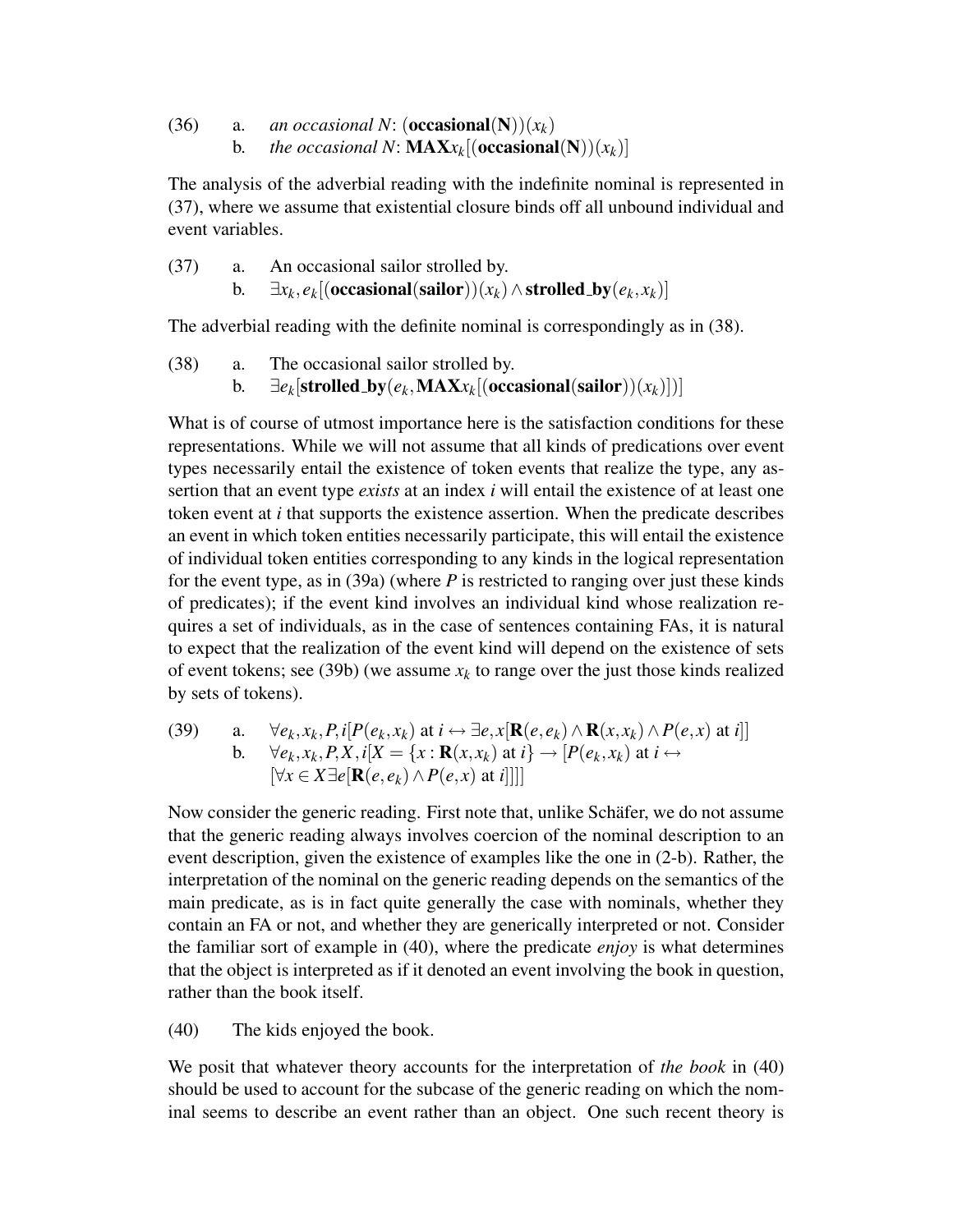proposed in Asher (2007), to which we refer the reader for details. Asher's analysis is technically complex, but essentially reduces to legitimating, via a set of general coercion rules, the substitution of an event description in the place of a nominal description in the representation of a clause, whenever the lexical semantics of the predicate to which that nominal serves as an argument so permits or requires. On this view, the nominal on the generic reading will have only one basic representation: exactly the same one it has on the adverbial reading. However, as a result of coercion, the description of a nominal such as *the occasional beer* may turn out to be essentially as Schäfer proposed. Thus, borrowing Schäfer's notation  $\uparrow E$  for a contextually-specified (here, understood as coerced) event description, the representation for (41a) and (42a) will be as in (41b) and (42b), respectively.

- (41) a. The occasional beer tastes good.
	- b.  $\exists e_k [\textbf{tastes}(e_k, \textbf{MAX}x_k[(\textbf{occasional}(\textbf{beer}))(x_k)], \textbf{good})]$
- (42) a. The occasional beer (i.e. drinking an occasional beer) is good for you. **b.** ∃ $e_k$ ∃ $e'_k$  $\mathbf{g}_{k}^{\prime}[\mathbf{good\_for\_you}(e_{k},e_{k}^{\prime})]$ *k* )  $\wedge$   $\uparrow$ *E* $\ddot{(e'_k)}$  $\mathcal{H}_k$ , **MAX** $x_k$ [(occasional(beer)) $(x_k)$ ])]

The essential difference between the generic and the adverbial readings has to do with the conditions that must be satisfied in order for token events of the kinds in (41) and (42) to exist. We assume that the properties *taste good* and *be good for you* can be meaningfully used to characterize kinds. Thus, (41) can be paraphrased as asserting that the kind of thing which is beer and any given realization of which is a set of token entities distributed over a particular frequency will taste good. In an important class of cases, if such a predicate can be ascribed to a kind, it will hold for a significant number of relevant realizations of the kind. Thus, if the occasional beer kind tastes good, a significant number of relevant realizations of that kind – that is, sets of token beers in a particular temporal distribution – will taste good. Parallel reasoning will guarantee the correct satisfaction conditions for (42b).

Our proposal has the following advantages. In contrast to what is assumed on the determiner analysis, we do not posit any unmotivated syntactic movement or syntactic category for the FA; the latter simply denotes a property of properties. The alleged un-adjectival behavior identified by Stump is expected given the lexical semantics of the FA: since it does not contribute to the basic descriptive content of the kind eventually denoted by the nominal but rather simply imposes conditions on the kind's realization, it is unsurprising that it must take scope over that description, and that it does not participate in common noun phrase anaphora or coordinate with adjectives that do contribute to the descriptive content of the kind. Furthermore we provide a unified account of the adverbial and generic readings of FAs, which we believe should be straightfowardly extendable to the internal reading and to examples like (27-a), though space precludes demonstrating this here. Our account also correctly predicts that FAs only combine with a limited set of determiners, without requiring the stipulation that these articles are contentless: The articles that appear with FAs are precisely those that are compatible with basic kind terms. Indeed, our analysis makes a further correct prediction: bare plurals containing FAs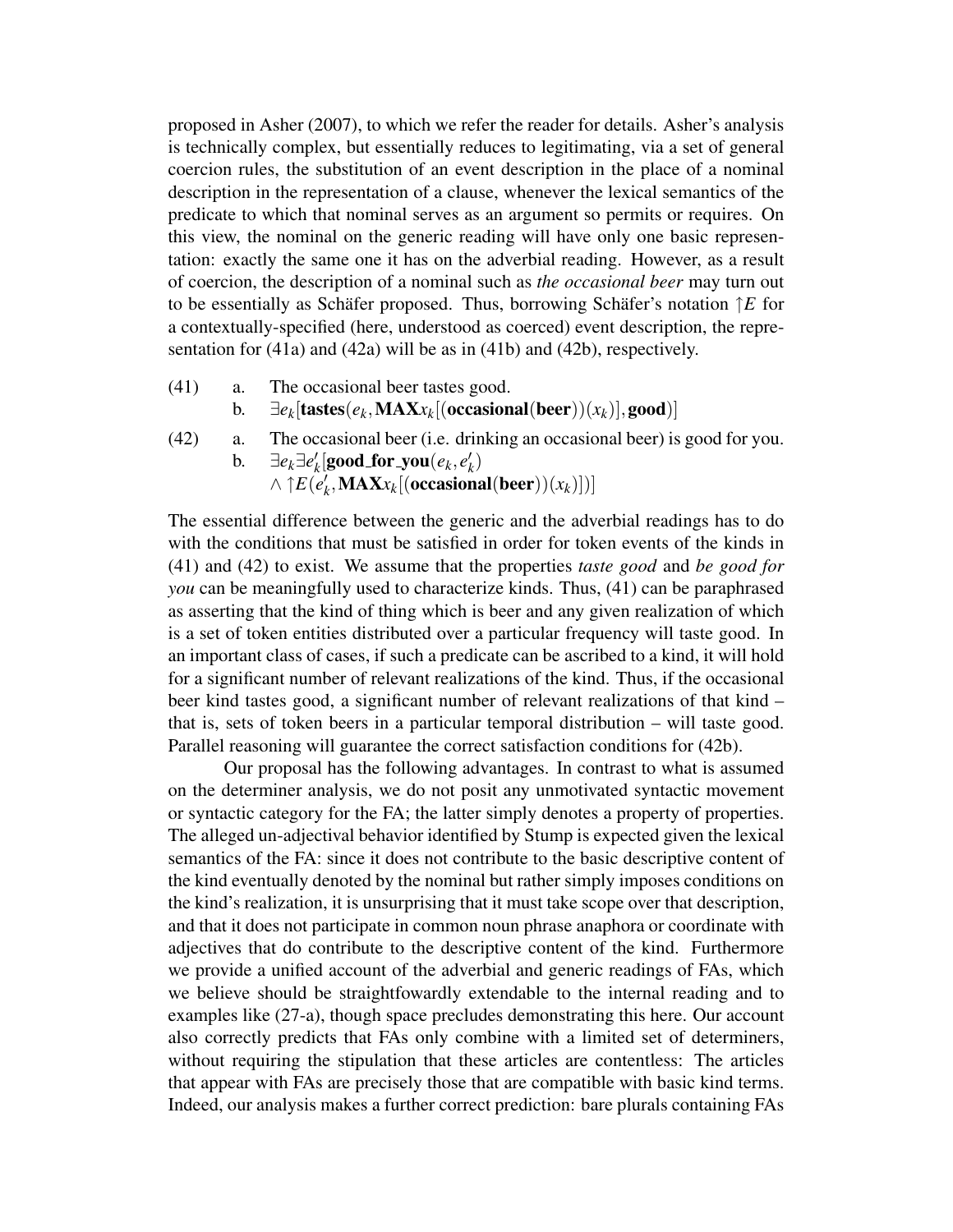are also acceptable, as (43) shows.

(43) She wrote occasional letters to her mother.

# 5. Some remaining issues

Our account solves the major problems we see with previous accounts but leaves some issues unresolved, although it must be said that previous accounts do not fare any better. For example, the analysis has nothing to say at this point about the lexical restrictions on the combinatorial possibilities of different kinds of FAs with different kinds of nouns and the respective restrictions on the availability of particular readings, mentioned in section 2. It is also not clear what explains the different restrictions on the distributions of fixed and variant FAs.

Another unsolved question is why FAs resist combining with mass nonevent nouns, as demonstrated in (44).

- (44) a. There was occasional trouble.
	- b. ??Occasional beer is good for you.
	- c. ??Occasional water dropped from the ceiling.
	- d. Occasional drops of water fell from the ceiling.

We can only make the preliminary observation that the nominal seems to have to be able to individuate the token events in question: compare (44) with (45a-b).

- (45) a. ??They baked occasional cookies.
	- b. They baked occasional batches of cookies.

There are additional puzzles related to the determiner restrictions on the generic and adverbial readings. For example, contrary to what has been claimed in the literature, plural *some* and *a few* sometimes seem acceptable with both readings:

- (46) a. A few/some occasional beers are good for you.
	- = It is good for you to have a few/some beers on occasion.
	- b. She does still leave a few occasional "fool's raisins" just outside of her box. *(http://www.barnhartgallery.com/houserabbits.htm)* = Occasionally she leaves a few "fool's raisins" outside her box.

In addition, non-deictic demonstratives seem possible with the generic but not the adverbial reading:

(47) a. That occasional beer is good for you. b. ??We saw that occasional car on the road.

A third unexplained fact is that, on the generic reading, the definite article with *frequent* yields only an anaphoric reading, not the "indefinite" reading typically associated with that reading (see (48a)); and the definite article never seems to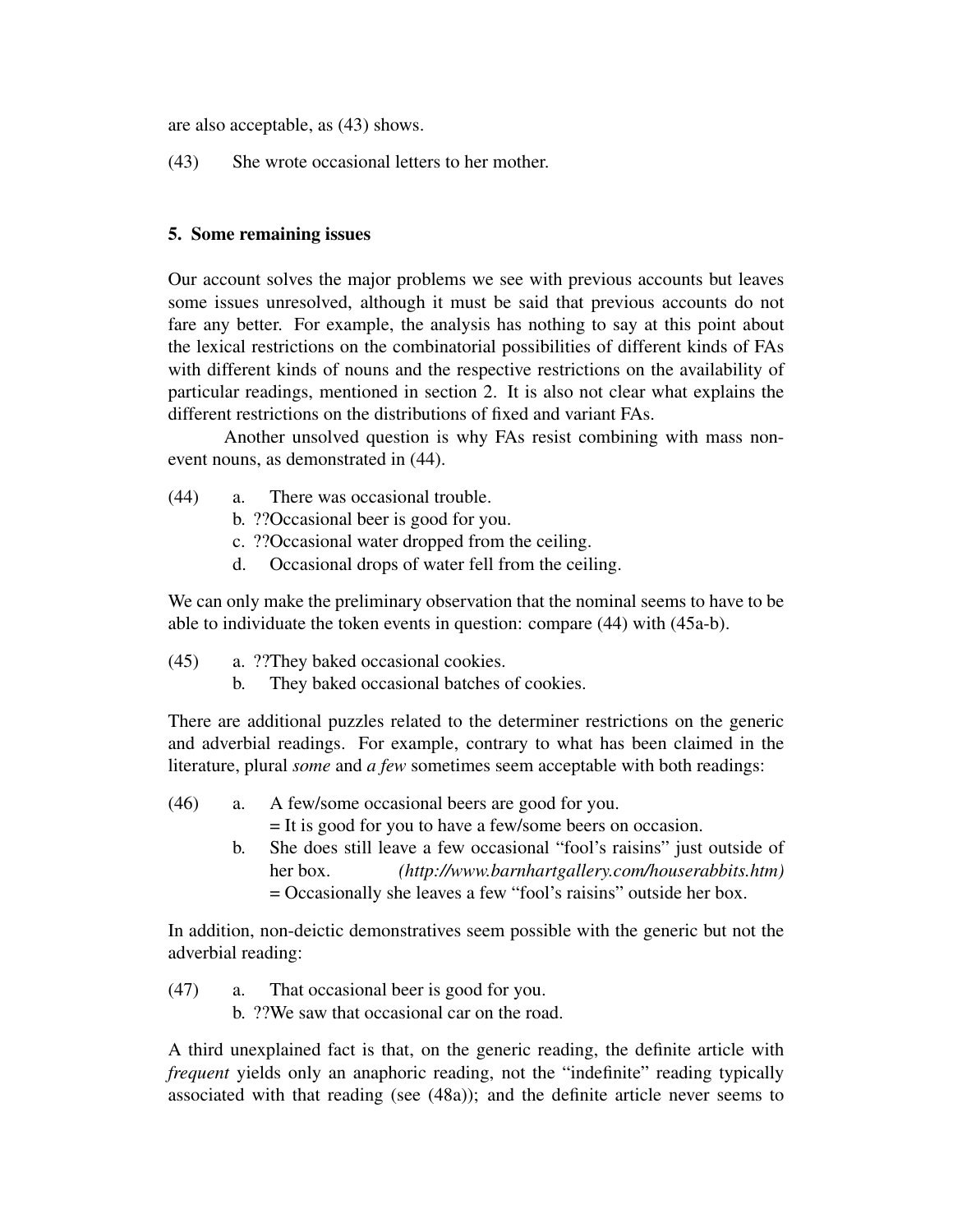appear with *frequent* on the adverbial reading (see (48b)).

- (48) a. The frequent cups of coffee are good for you.
	- b. John wrote the frequent letters to his mother.  $\neq$  Frequently, John wrote the letters to his mother.

In contrast, FAs like *odd* and *rare* prefer the definite article and resist the indefinite article, as shown in (49).

- (49) a.  $??A(n)/The odd/r$ are visitor is nice to have.
	- b. We saw ??a(n)/the odd/rare car.

Thus, though the range of determiners licensed with FAs is indeed limited, it is slightly broader than generally claimed.

All of these puzzles raise the questions of whether there are important semantic differences in the subclasses of FAs, and if so, what they are, but we must leave these questions for future research.

## 6. Conclusion

Though a small lexical class, FAs present a set of interesting and complex empirical problems which have received undeservedly little attention. We have brought together these problems here, including some novel observations of our own.

We have argued that a significantly simpler analysis of FAs is possible if we simply assume that sentences can express assertions about event types, in addition to event tokens. This proposal, though to our knowledge novel, is in fact entirely natural in an ontology that includes events on the one hand and a generalized typetoken sortal distinction, on the other. We have also made explicit the important insight that some kind descriptions might impose the requirement that they be realized not simply by one instance but rather by a set of individual instances: this is, we claim, the requirement that FAs contribute. Both of these proposals suggest that the use natural language makes of the type-token distinction is significantly richer than it appears at first glance.

### References

- Asher, Nicholas: 2007, 'A Web of Words: Lexical Semantics in Context'. Ms., U. Texas Austin/CNRS.
- Barwise, Jon and John Perry: 1983, *Situations and Attitudes*. MIT Press, Cambridge, MA.
- Bolinger, Dwight: 1967, 'Adjectives in English: Attribution and predication', *Lingua* 18, 1–34.
- Carlson, Greg: 1977, *Reference to Kinds in English*, Doctoral Dissertation, U. Mass. Amherst.